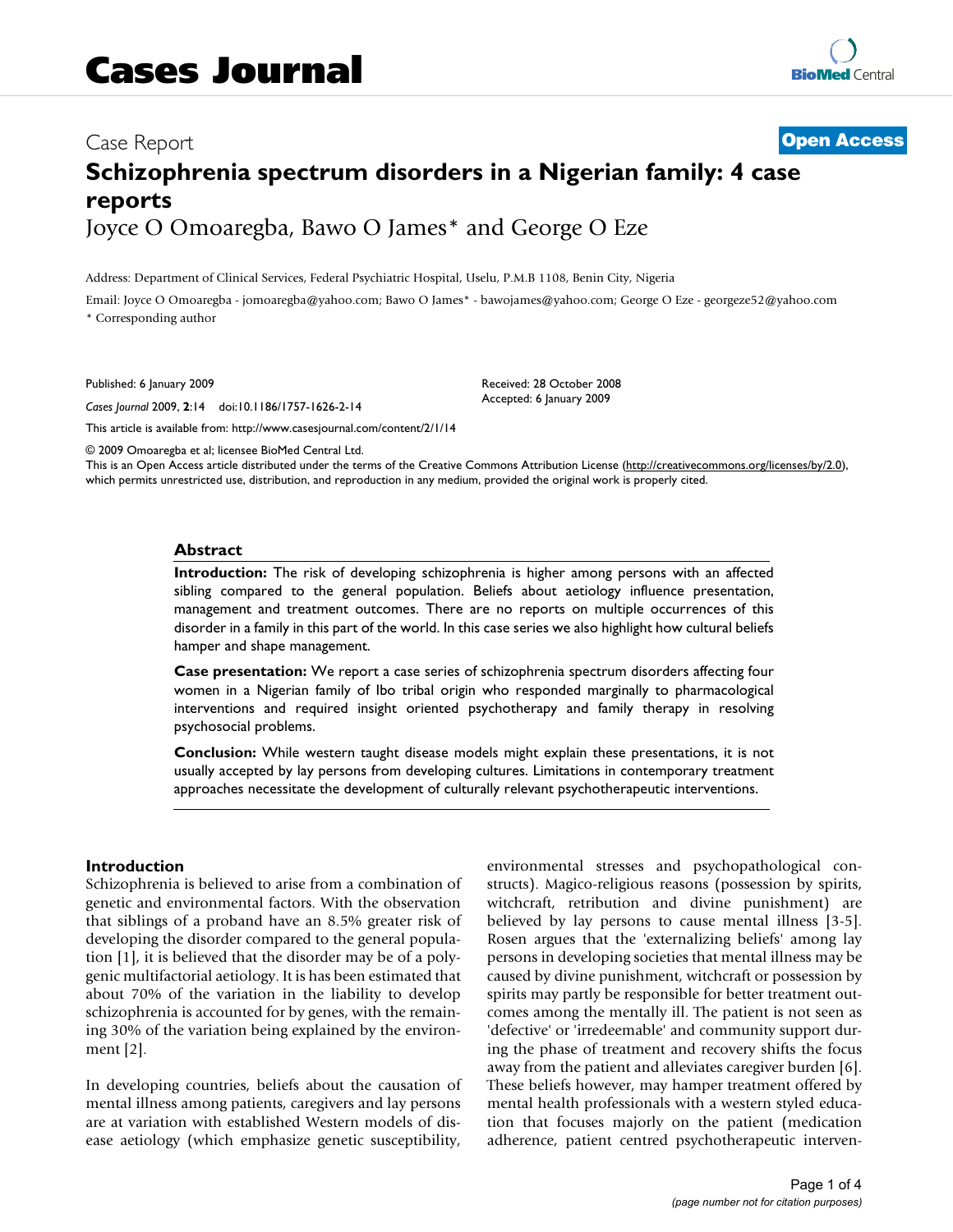tions) [7], rather than on the interrelationships between culture (environment) and physiology (genetics).

We present a case series of four sisters, three with ICD-10 diagnoses of schizophrenia, and one with a persistent delusional disorder. We highlight difficulties experienced in management, due to the influence of culture on beliefs about aetiology of the illness. A review of literature did not find similar presentations from Africa or other developing nations of the world.

## **Case presentation**

#### *Case 1*

Miss P is a 49-year old woman, who is single and unemployed. She was first diagnosed with a psychiatric disorder at the age of 23. Six months prior to presentation, she stopped taking her prescribed medications, believing them to be poisoned and had become disruptive and talkative.

Over the next three months her sleep deteriorated, would often laugh aloud for no apparent reason and respond to questions asked her by relatives with irrelevant or incomprehensible answers. She often remained indoors, would not interact with family members and would become agitated when her privacy was intruded upon. She believed she was the 'wife of Jesus the Christ', and that she had been instructed through visions to 'keep herself pure and remain in isolation till Christ comes'. She refused meals prepared by her mother believing them to be poisoned.

On mental status examination, she was dishevelled and spoke in a high toned voice. Her speech was largely irrelevant and her thought content comprised themes of religion, possessing supernatural powers and of being persecuted by witches.

## *Case 2*

Mrs Q is a 48-year old married woman, who was having increasing difficulty co-ordinating house chores and caring for her children. She believed despite evidence to the contrary that her husband was unfaithful in their marriage.

She had suffered an acute psychotic breakdown following her first pregnancy when she was aged 28. She also suffered another relapse six years later, though the precipitating factor was not known. She had received care on inpatient basis on both occasions at another psychiatric facility in the country.

During interview, her husband complained that for over eight years, her belief about his unfaithfulness had led to embarrassing situations in which she had physically attacked relatives, clients or church members accusing them of either conniving with her husband to destroy her marriage or of being his sexual partner. She was often extravagant with finances and had several arguments with employees in a business she poorly ran.

She was kempt though irritable, unhappy and did not cooperate during the interview insisting she was not ill.

## *Case 3*

Miss X is a 42-year old single woman, who presented with complaints of talkativeness, poor sleep and wandering away from home. When prevented from leaving the home she often became physically aggressive and destroyed household property.

She would often weep uncontrollably, believing that her continued stay at home would result in her premature death. At other times she would withdraw to her room, refuse meals and would not talk to anyone. Her hygiene had deteriorated and this was an increasing burden on her caregiver.

On mental state examination, she had a depressed affect, with hesitant speech. She admitted to hearing voices that discussed her actions, ridiculed her and at times warned her not to interact with family members. Physical examination revealed a mean sustained blood pressure reading of 170/90 mmHg taking at two sittings five minutes apart.

## *Case 4*

Mrs Y is a 40-year old woman, who is separated from her husband and unemployed.

Y explained that whenever she had tried working, coworkers she would help financially, often became jealous and would plot to harm or kill her. She could not explain or provide evidence of how these persons tried to harm her. She admitted to hearing voices that advise her 'to fulfil her calling as a priestess,' these voices also discuss among themselves saying 'she would be a great person only if she obeys the call'. Over the last three years has been 'consulting' as a priestess for influential persons in society, however she has also had repeated conflicts with these clients over their refusal to obey her instructions.

She was unable to care for her children, and would leave them alone in her home for several days while she went about her 'job' as a priestess. She was agitated during the interview, her attention and concentration was poor, and she lacked insight.

## *Family structure*

Four sisters: P, Q, X and Y, hail from a monogamous family of Ibo tribal origin. The father is deceased. There was no known history of mental illness in both parents and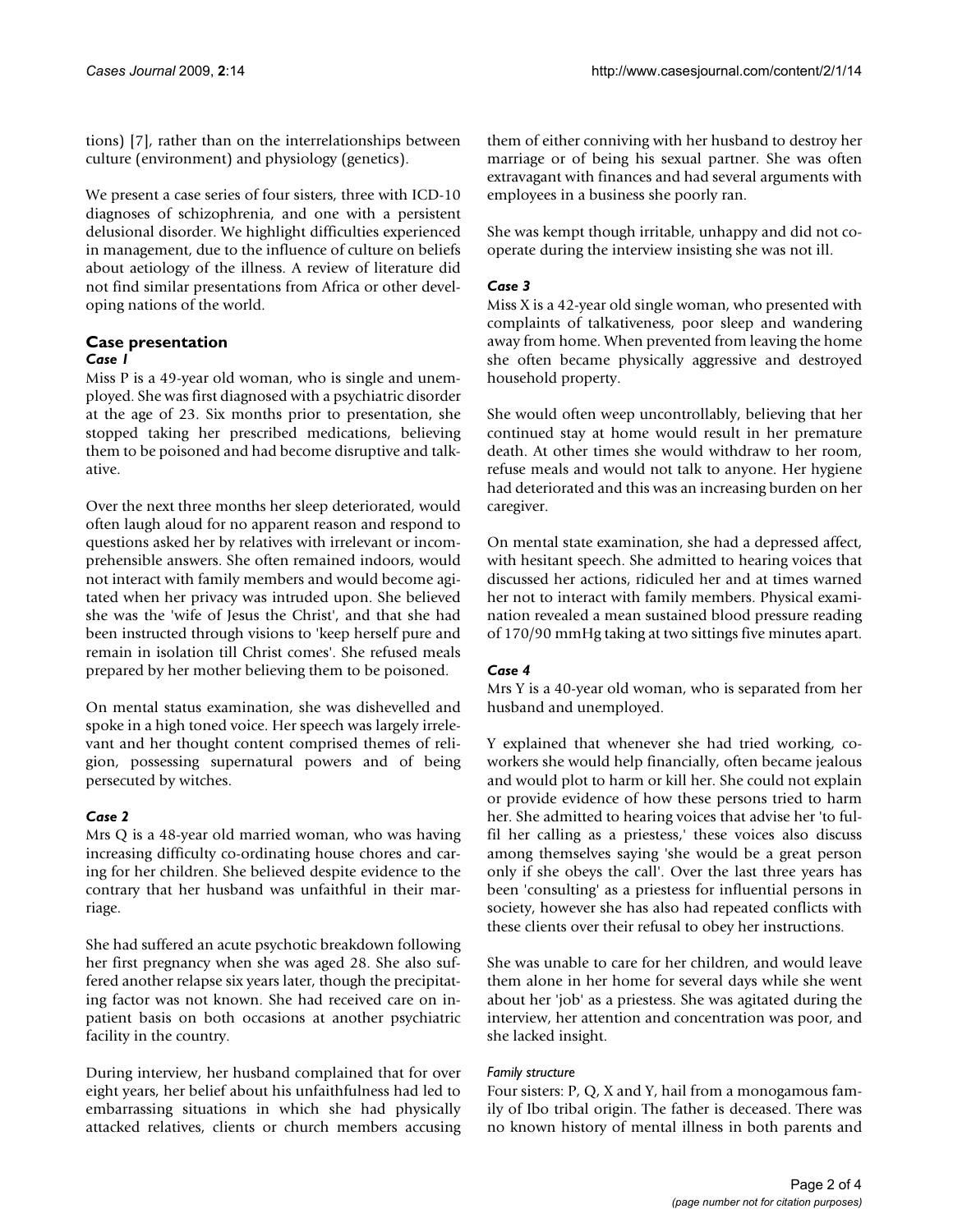extended family members. Their developmental milestones and childhood history were uneventful.

There are eight siblings, six are women, the fourth and sixth are men. The eldest, a woman is deceased and had a history of mental illness. The third daughter is unaffected, and with her brothers provides financial support towards the care of three of their sisters  $(P, X, Y)$  who live with their mother. Q lives with her husband and children who bear the burden of her care.

#### *Diagnoses and treatment*

They (P, Q, X and Y)presented over a six month period to the Psychiatric Hospital, Benin City, Nigeria and were managed under one consultant psychiatrist. P became ill twenty two years ago which was about a year after the death of their father. Q became ill two years later after childbirth, while X and Y first became ill eleven years after the onset of illness in P. Haematological (full blood count, erythrocyte sedimentation rate) and biochemistry investigations (electrolytes and urea, blood sugar, urinalysis) workup were normal for all patients

## *Case 1*

Following a careful review of her past history, a diagnosis of paranoid schizophrenia was made. She was commenced on clozapine, (maintained at 450 mg/day) following unsuccessful trials with trifluoperazine and risperidone at optimum doses over an 18 week period. There was a remarkable improvement in her mental state, which was evidenced by improvement in her personal hygiene and better social interaction, her delusions though less rigidly held persisted.

## *Case 2*

She was managed for a persistent delusional disorder and over a thirteen week period was treated with risperidone 4 mg/day. She had several sessions of insight oriented psychotherapy and family therapy. Relations with her husband improved marginally

## *Case 3*

A diagnosis of a schizoaffective disorder (depressed type) with essential hypertension as a co-morbidity was made. She responded well to Haloperidol 15 mg/day and Amitryptiline 100 mg/day, with a course of electroconvulsive therapy. Her blood pressure was effectively controlled with tablets nifedipine and a thiazide diuretic.

## *Case 4*

She was managed as a case of paranoid schizophrenia, and was treated with tablets trifluoperazine 20 mg/day. Though she agreed that she erred in judgement regarding the care of her children, treatment and insight oriented psychotherapy did not alter her beliefs.

P, Q and X responded marginally to pharmacotherapy. While social interaction and personal hygiene improved over the course of treatment, they still held on to some delusional beliefs. These beliefs were often reinforced following visits by their mother. During family therapy, a suggestion that Y's practice as a priestess may not be the reason for the worsening of illness in P, Q, and X was met with resistance from Q, X and their mother. Their mother insisted that Y would not be allowed to return home to live with them if she continued to practice as a priestess. Her presence at home, it was believed attracted evil spirits to harm them during the incantations she had to recite when consulting or praying for her clients. The treatment team (psychiatrists, clinical psychologist and social workers) while not reinforcing this belief, had to explain to Y, that while not alluding to claims by other members of her family, living separately might help the outcome of her illness and that of her siblings. This form of therapy by manipulating the environment [8] was welcomed by Y, who believed that it will enable her obtain a paid job, practise her work as a diviner and save money to care for her children.

## **Discussion**

Though family studies provide a weak evidence base for genetic studies on schizophrenia, the pattern of presentation in this family is of interest. Inheritance in schizophrenia does not follow classical Mendelian patterns and a possible x-link paternally transmitted gene comes closest to explaining a genetic model for these presentations [9]. Information concerning the family history of these women was obtained from their mother. There may have been problems with recalling information; also she did not have much detail on the family history of her late husband.

Beliefs in supernatural causes for mental illness are widespread in Africa [3,5] and are even present in western societies [10]. Though those that hold such beliefs are sometimes in the minority [4], some of these beliefs promote stigma and discrimination [5]. Certain aspects of these beliefs are useful in therapy and cannot be ignored [6]. In this case series, it can be argued that the beliefs held by the patients and caregiver though not beneficial, required exploration, which was vital to treatment outcome.

Interventions by mental health professionals like in the case described are often empirical due to a paucity of research in the area of integrating culture in managing mental illness in this environment. Lack of a clear evidence base often deter specialists from instituting such interventions due to fears over criticism from peers and the potential for abusing such interventions. Involving family members in treatment, externalizing symptoms,